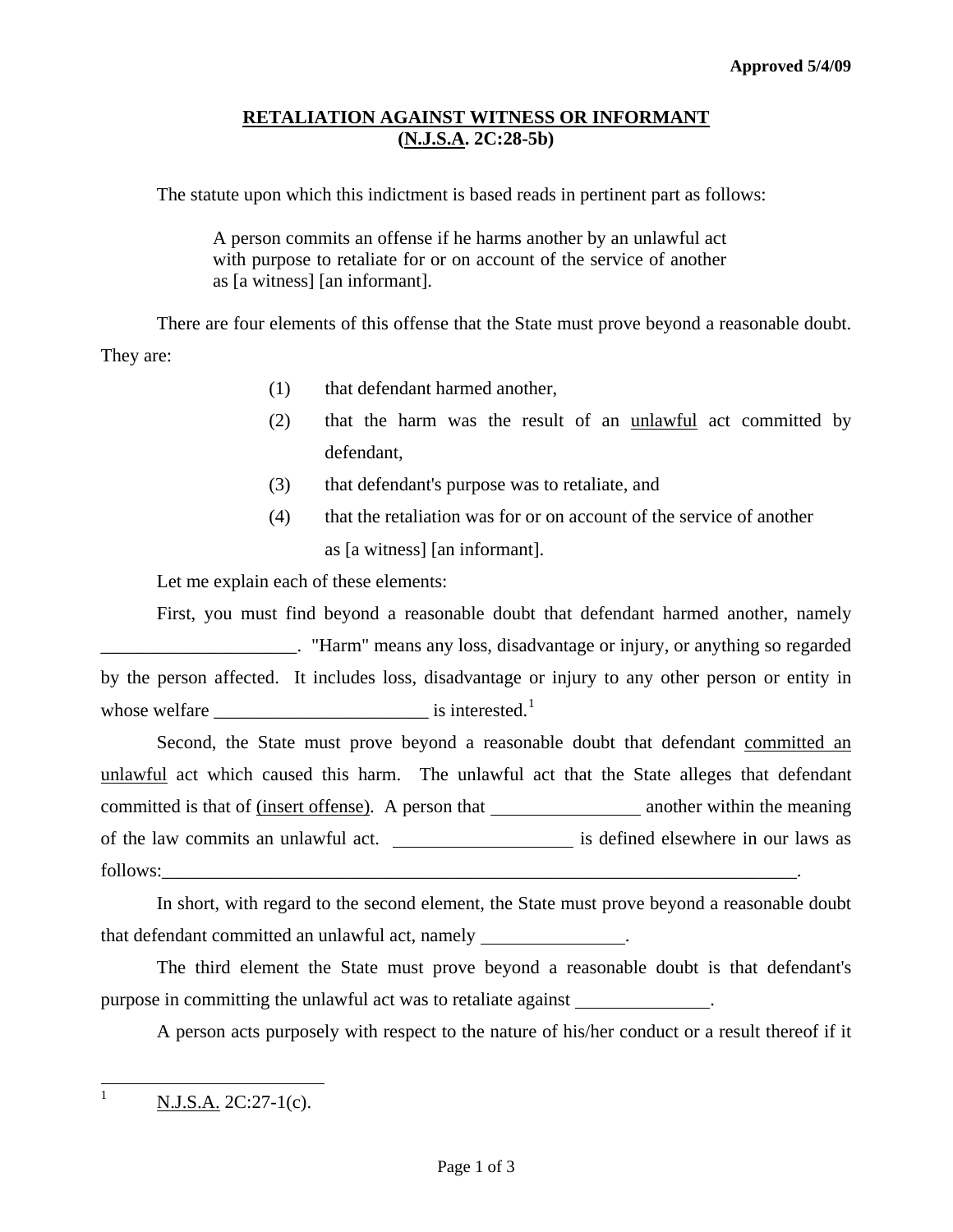## **RETALIATION AGAINST WITNESS OR INFORMANT (N.J.S.A. 2C:28-5b)**

is his/her conscious object to engage in conduct of that nature or to cause such a result. A person acts purposely with respect to attendant circumstances if he/she is aware of the existence of such circumstances or he/she believes or hopes that they exist. That is he/she means to do what he/she does. "With purpose," "designed," "with design," or equivalent terms have the same meaning. Purpose is a state of mind that cannot be seen and can only be determined by inference from conduct, words or acts. Therefore, it is not necessary that the State produce witnesses to testify that a defendant said that he/she purposely did something. His/Her purpose may be gathered from his/her acts and conduct, from all that he/she said and did at the particular time and place, and from all the surrounding circumstances reflected in the testimony [and adduced at trial].

 Retaliation means to "pay back" or "get even" with another by inflicting harm on the person for something that person did or is perceived to have done previously to the actor.

 The fourth element the State must prove beyond a reasonable doubt is that the retaliation was for or on account of the service of another as [a witness] [an informant].

The State alleges that the prior action for which it claims defendant was retaliating was

The State claims that was acting as when (he/she)

To recap, the State must prove beyond a reasonable doubt:

(1) that defendant harmed another,

\_\_\_\_\_\_\_\_\_\_\_\_\_\_\_\_\_\_\_\_\_\_\_\_\_\_\_.

.

- (2) that the harm was the result of an unlawful act committed by defendant,
- (3) that defendant's purpose was to retaliate, and
- (4) that the retaliation was for or on account of the service of another as [a witness] [an informant].

 If you find that the State has proven each and every one of these elements beyond a reasonable doubt, you must find defendant guilty.

 If you find that the State has failed to prove any one of these elements beyond a reasonable doubt, you must find defendant not guilty.

## **[CHARGE WHERE SECOND DEGREE OFFENSE IS ALLEGED]**

 Our statute provides that retaliation against [a witness] [an informant] is a crime of the third degree, except that it is a crime of the second degree if the actor employed force or the threat of force.